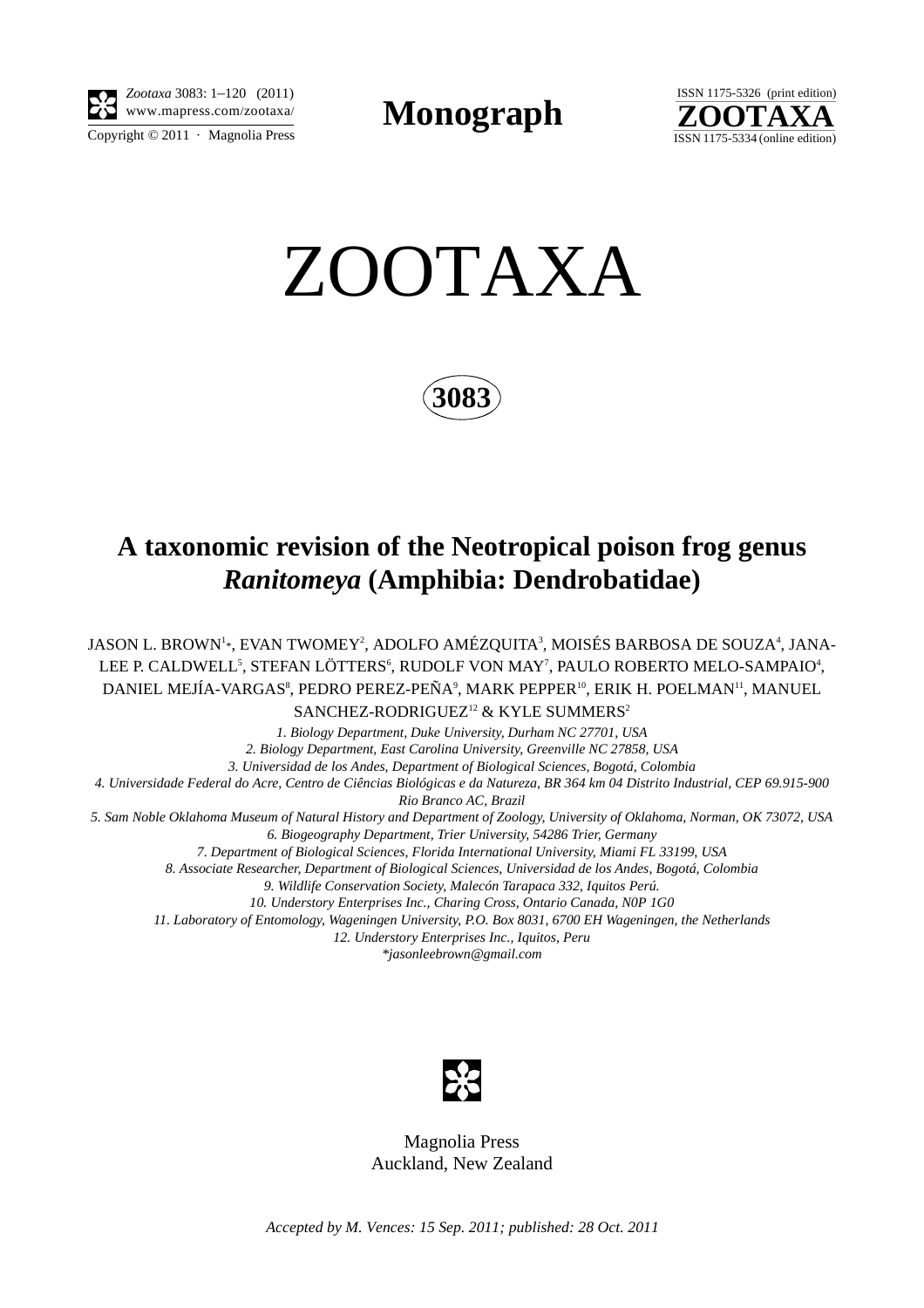Jason L. Brown, Evan Twomey, Adolfo Amézquita, Moisés Barbosa de Souza, Janalee P. Caldwell, Stefan Lötters, Rudolf von May, Paulo Roberto Melo-Sampaio, Daniel Mejía-Vargas, Pedro Perez-Peña, Mark Pepper, Erik H. Poelman, Manuel Sanchez-Rodriguez & Kyle Summers **A taxonomic revision of the Neotropical poison frog genus** *Ranitomeya* **(Amphibia: Dendrobatidae)** 

(*Zootaxa* 3083) 120 pp.; 30 cm. 28 Oct. 2011 ISBN 978-1-86977-815-6 (paperback) ISBN 978-1-86977-816-3 (Online edition)

FIRST PUBLISHED IN 2011 BY Magnolia Press P.O. Box 41-383 Auckland 1346 New Zealand e-mail: zootaxa@mapress.com http://www.mapress.com/zootaxa/

## © 2011 Magnolia Press

All rights reserved.

No part of this publication may be reproduced, stored, transmitted or disseminated, in any form, or by any means, without prior written permission from the publisher, to whom all requests to reproduce copyright material should be directed in writing.

This authorization does not extend to any other kind of copying, by any means, in any form, and for any purpose other than private research use.

ISSN 1175-5326 (Print edition) ISSN 1175-5334 (Online edition)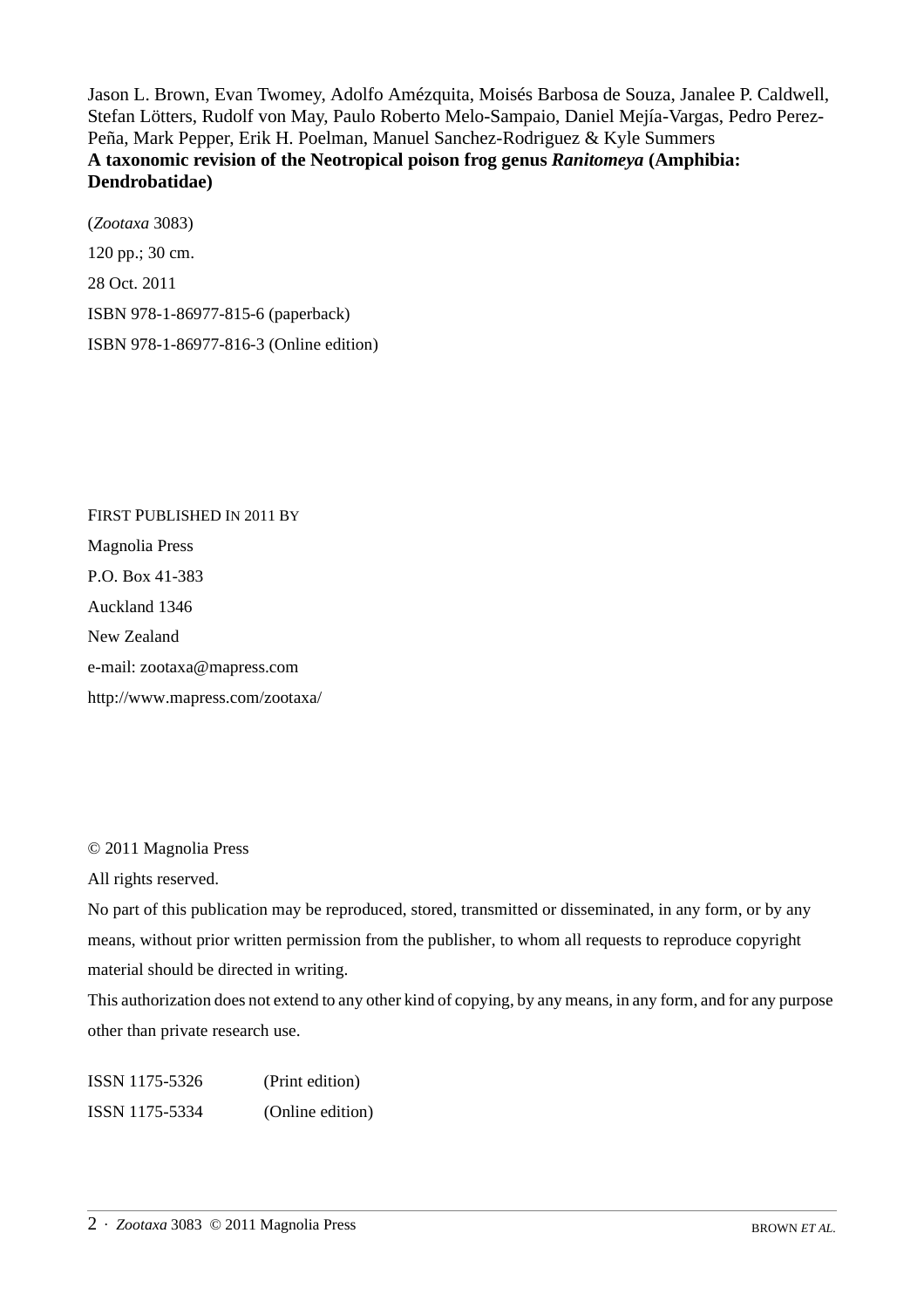## **Table of contents**

| Ranitomeya toraro Brown, Caldwell, Twomey, Melo-Sampaio & Souza sp. nov. 42                                             |  |
|-------------------------------------------------------------------------------------------------------------------------|--|
|                                                                                                                         |  |
|                                                                                                                         |  |
| Ranitomeya benedicta Brown, Twomey, Pepper and Sanchez-Rodriguez 2008 48                                                |  |
|                                                                                                                         |  |
|                                                                                                                         |  |
| Ranitomeya summersi Brown, Twomey, Pepper & Sanchez-Rodriguez 2008 54                                                   |  |
|                                                                                                                         |  |
|                                                                                                                         |  |
|                                                                                                                         |  |
|                                                                                                                         |  |
|                                                                                                                         |  |
|                                                                                                                         |  |
|                                                                                                                         |  |
|                                                                                                                         |  |
|                                                                                                                         |  |
|                                                                                                                         |  |
|                                                                                                                         |  |
|                                                                                                                         |  |
| Incertae sedis                                                                                                          |  |
|                                                                                                                         |  |
|                                                                                                                         |  |
|                                                                                                                         |  |
|                                                                                                                         |  |
|                                                                                                                         |  |
|                                                                                                                         |  |
|                                                                                                                         |  |
|                                                                                                                         |  |
|                                                                                                                         |  |
|                                                                                                                         |  |
|                                                                                                                         |  |
|                                                                                                                         |  |
|                                                                                                                         |  |
| Appendix I. Species names, collection localities, and GenBank accession numbers (where available) for taxa included 118 |  |
|                                                                                                                         |  |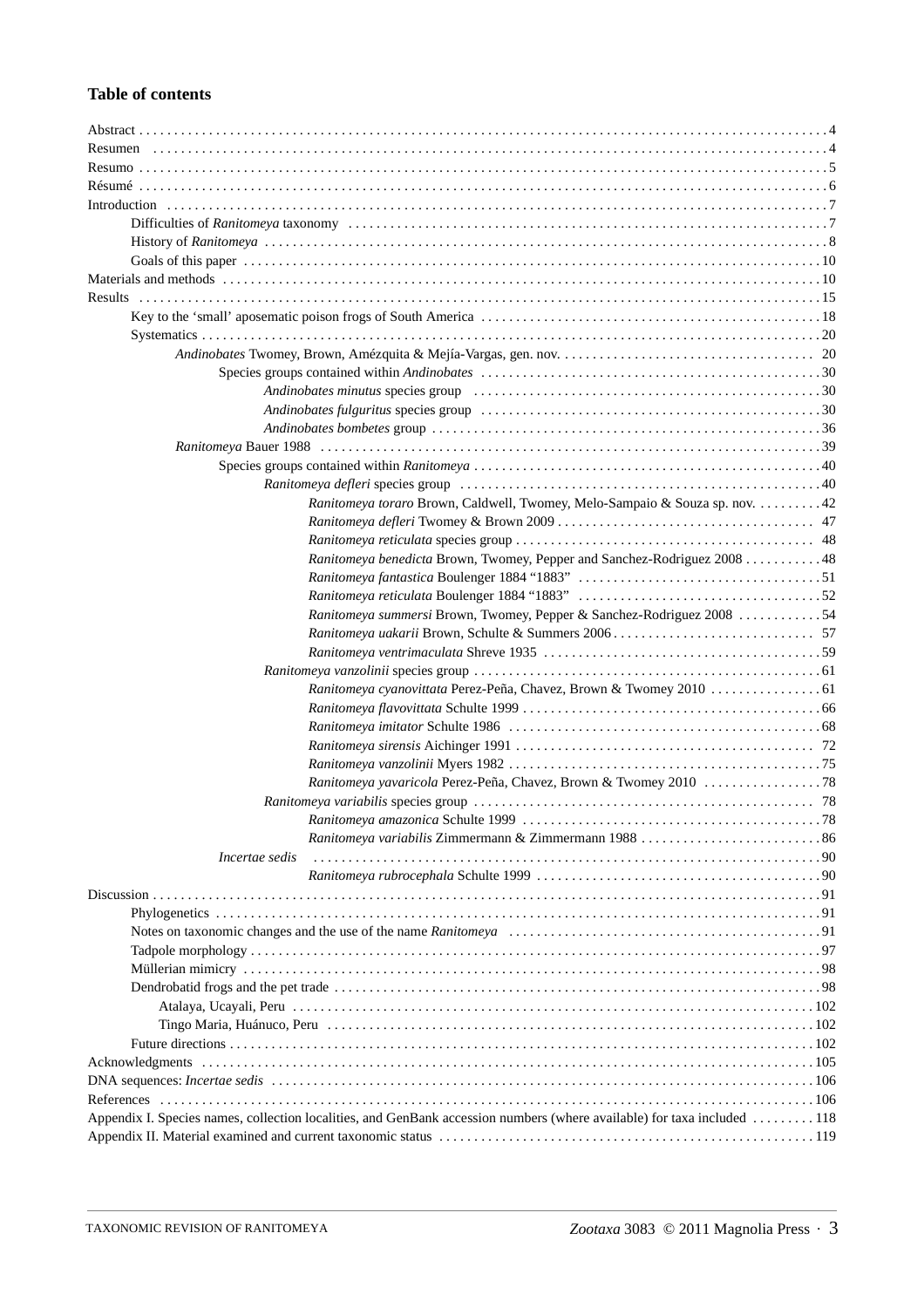#### **Abstract**

The Neotropical poison frog genus *Ranitomeya* is revised, resulting in one new genus, one new species, five synonymies and one species classified as *nomen dubium*. We present an expanded molecular phylogeny that contains 235 terminals, 104 of which are new to this study. Notable additions to this phylogeny include seven of the 12 species in the *minuta* group, 15 *Ranitomeya amazonica*, 20 *R. lamasi*, two *R. sirensis*, 30 *R. ventrimaculata* and seven *R. uakarii*.

Previous researchers have long recognized two distinct, reciprocally monophyletic species groups contained within *Ranitomeya,* sensu Grant *et al.* 2006: the *ventrimaculata* group, which is distributed throughout much of the Amazon, and the *minuta* group of the northern Andes and Central America. We restrict *Ranitomeya* to the former group and erect a new genus, *Andinobates* Twomey, Brown, Amézquita & Mejía-Vargas **gen. nov**., for members of the *minuta* group. Other major taxonomic results of the current revision include the following: (i) A new species, *Ranitomeya toraro* Brown, Caldwell, Twomey, Melo-Sampaio & Souza **sp. nov.**, is described from western Brazil. This species has long been referred to as *R. ventrimaculata* but new morphological and phylogenetic data place it sister to *R. defleri*. (ii) Examination of the holotype of *R. ventrimaculata* revealed that this specimen is in fact a member of what is currently referred to as *R. duellmani*, therefore, *Dendrobates duellmani* Schulte 1999 is considered herein a junior synonym of *D. ventrimaculatus* Shreve 1935 (= *R. ventrimaculata*). (iii) For the frogs that were being called *R. ventrimaculata* prior to this revision, the oldest available and therefore applicable name is *R. variabilis.* Whereas previous definitions of *R. variabilis* were restricted to spotted highland frogs near Tarapoto, Peru, our data suggest that this color morph is conspecific with lowland striped counterparts. Therefore, the definition of *R. variabilis* is greatly expanded to include most frogs which were (prior to this revision) referred to as *R. ventrimaculata*. (iv) Phylogenetic and bioacoustic evidence support the retention of *R. amazonica* as a valid species related to *R. variabilis* as defined in this paper. Based on phylogenetic data, *R. amazonica* appears to be distributed throughout much of the lower Amazon, as far east as French Guiana and the Amazon Delta and as far west as Iquitos, Peru. (v) Behavioral and morphological data, as well as phylogenetic data which includes topotypic material of *R. sirensis* and numerous samples of *R. lamasi*, suggest that the names *sirensis, lamasi* and *biolat* are applicable to a single, widespread species that displays considerable morphological variation throughout its range. The oldest available name for this group is *sirensis* Aichinger; therefore, we expand the definition of *R. sirensis*. (vi) *Ranitomeya ignea* and *R. intermedia,* elevated to the species status in a previous revision, are placed as junior synonyms of *R. reticulata* and *R. imitator*, respectively. (vii) *Ranitomeya rubrocephala* is designated as *nomen dubium*.

In addition to taxonomic changes, this revision includes the following: (i) Explicit definitions of species groups that are consistent with our proposed taxonomy. (ii) A comprehensive dichotomous key for identification of 'small' aposematic poison frogs of South and Central America. (iii) Detailed distribution maps of all *Ranitomeya* species, including unpublished localities for most species. In some cases, these records result in substantial range extensions (e.g., *R. uakarii, R. fantastica*)*.* (iv) Tadpole descriptions for *R. amazonica, R. flavovittata, R. imitator, R. toraro* sp. nov., *R. uakarii* and *R. variabilis;* plus a summary of tadpole morphological data for *Andinobates* and *Ranitomeya* species. (v) A summary of call data on most members of *Andinobates* and *Ranitomeya,* including call data of several species that have not been published before. (vi) A discussion on the continued impacts of the pet trade on poison frogs (vii) A discussion on several cases of potential Müllerian mimicry within the genus *Ranitomeya*. We also give opinions regarding the current debate on recent taxonomic changes and the use of the name *Ranitomeya*.

**Key words:** *Andinobates* gen. nov.*, Dendrobates, Ranitomeya toraro* sp. nov.*,* systematics, Müllerian mimicry, phylogenetics

#### **Resumen**

Se hace una revisión del género de ranas venenosas neotropicales *Ranitomeya*, con el resultado de un nuevo género, una nueva especie, cinco sinonimias y una especie clasificada como *nomen dubium*. Presentamos una filogenia molecular amplia que contiene 235 terminales, de los cuales 104 son nuevos para este estudio. Las adiciones más importantes en este estudio incluyen a siete de las 12 especies del grupo *minuta*, 15 de *Ranitomeya amazonica*, 20 de *R. lamasi*, dos de *R. sirensis*, 30 de *R. ventrimaculata* y siete de *R. uakarii*.

Los pasados estudios han distinguido por un largo tiempo dos grupos de especies distintos, recíprocamente monofíléticos dentro del género *Ranitomeya*, sensu Grant *et al.* 2006: El grupo *ventrimaculata*, distribuido a lo largo de gran parte de la amazonia y el grupo *minuta*, del norte de los Andes y Centroamérica. Restringimos *Ranitomeya* al grupo *ventrimaculata* y erigimos un nuevo género, *Andinobates* Twomey, Brown, Amézquita & Mejía-Vargas **gen. nov**., para los miembros del grupo *minuta*. Se incluyen además los siguientes resultados taxonómicos mayores en esta revisión: (i) Se describe una nueva especie, *Ranitomeya toraro* Brown, Caldwell, Twomey, Melo-Sampaio & Souza **sp. nov.**, del occidente de Brasil. Esta especie ha sido por largo tiempo conocida como *R. ventrimaculata*, pero nuevos datos morfológicos y filogenéticos la sitúan como la especie hermana de *R. defleri*. (ii). El examen del holotípo de *R. ventrimaculata* reveló que este especímen es, de hecho, un miembro de lo que actualmente se conoce como *R. duellmani*, por lo que *Dendrobates du-*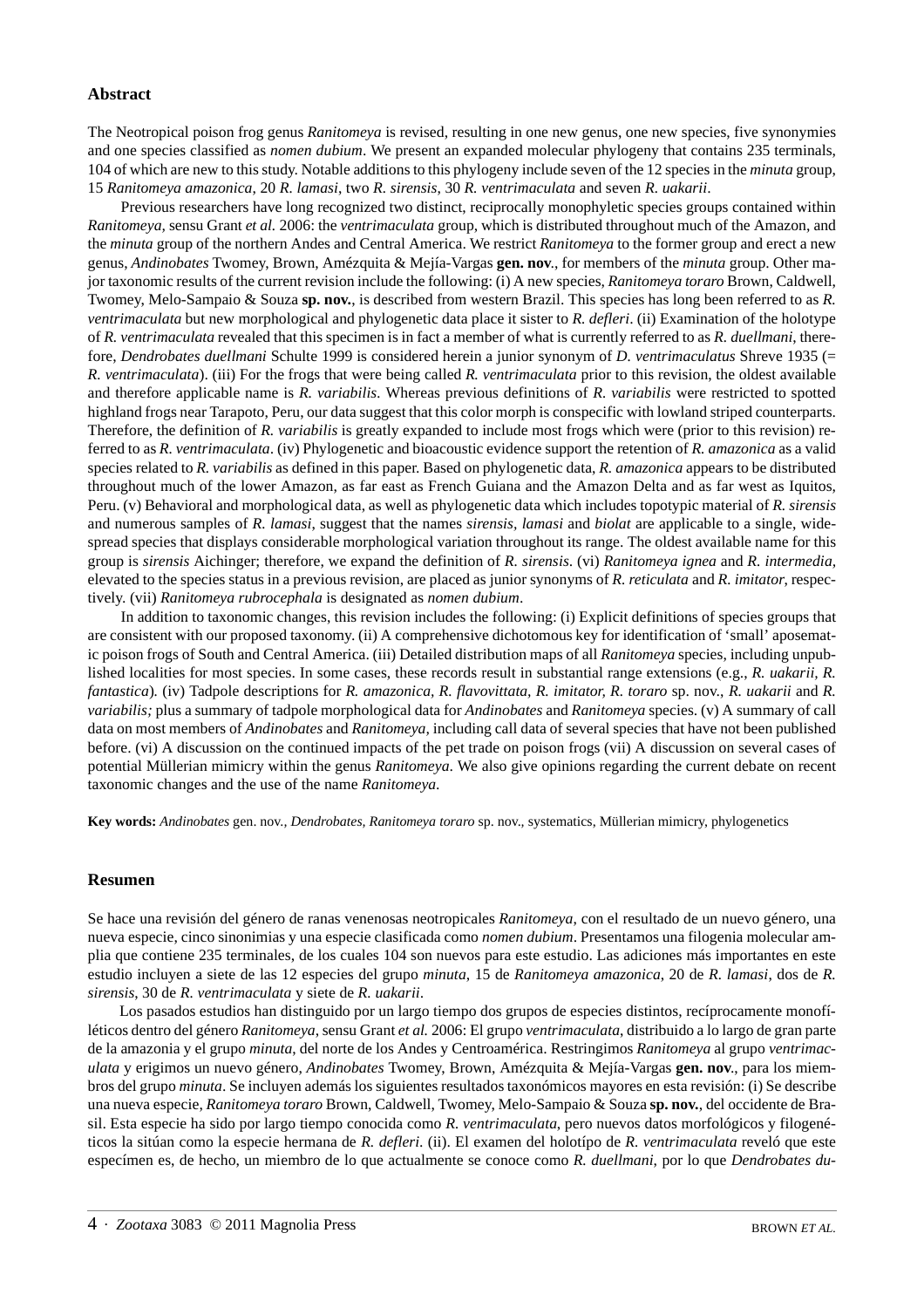*ellmani* Schulte 1999 se considera aquí como un sinónimo junior de *D. ventrimaculatus* Shreve 1935 (= *R. ventrimaculata*). (iii) Para las ranas que estaban siendo llamadas *R. ventrimaculata* antes de esta revisión, el nombre más antiguo y por tanto aplicable es *R. variabilis*. Mientras que las definiciones anteriores de *R. variabilis* la restringían a las ranas con puntos de tierras altas cerca a Tarapoto, nuestros datos sugieren que estas ranas son conespecíficas a sus contrapartes con líneas de tierras bajas. Por lo tanto, la definición de *R. variabilis* se expande ampliamente y se sugiere incluir muchas de las ranas que eran (anteriormente a esta revisión) referidas a *R. ventrimaculata.* (iv) La evidencia filogenética y bioacustica soporta la conservación de *R. amazonica* como una especie válida, aunque relacionada a otras. Basado en evidencia filogenética, *R. amazonica* parece distribuirse a lo largo de mucho del bajo Amazonas, de Guyana Francesa y el delta del Amazonas al occidente y desde Iquitos, Perú al occidente. (v) La evidencia comportamental y morfológica, aunada a nuestros resultados de análisis filogenéticos, que incluyen material topotípico de *R. sirensis*, así como numerosas muestras de *R. lamasi*, sugieren que los nombres *sirensis, lamasi* y *biolat* son aplicables a una única especie, ampliamente extendida, que muestra una variación morfológica considerable a lo largo de su distribución. El nombre más antiguo disponible para este grupo es *sirensis* Aichinger; por lo tanto, ampliamos la definición de *R. sirensis*. (vi) *Ranitomeya ignea* y *R. intermedia*, que fueron elevadas al nivel de especie en una revisión previa, son puestas como sinónimos junior de *R. reticulata* y *R. imitator* respectivamente. (vii) Se designa a *Ranitomeya rubrocephala* como *nomen dubium*.

En adición a los cambios taxonómicos, esta revisión incluye lo siguiente: (i) Definiciones explícitas de los grupos de especies que son consistentes con nuestra taxonomía propuesta. (ii) Una clave dicotómica completa para la identificación de ranas aposemáticas "pequeñas" de sur y centro América. (iii) Mapas de distribución detallados para todas las especies de *Ranitomeya*, que incluyen localidades no publicadas para muchas especies. En algunos casos, estos reportes proporcionan extensiones de rango considerables (por ejemplo *R. uakarii* y *R. fantastica*). (iv) Descripciones de los renacuajos de *R. amazonica, R. flavovittata, R. imitator, R. toraro* Brown, Caldwell, Twomey, Melo-Sampaio & Souza sp. nov., *R. uakarii* y *R. variabilis;* además de un compendio de los datos de morfología larvaria para las especies de *Andinobates* y *Ranitomeya*. (v) Una recopilación de los cantos de muchos de los miembros de *Andinobates* y *Ranitomeya*, que incluye los cantos de muchas especies que no habían sido publicadas. (vi) Una discusión sobre los impactos continuos del comercio de animales en las ranas venenosas. (vii) Introducimos varios casos potenciales de mímica Mülleriana dentro del género *Ranitomeya*. Además, opinamos acerca del debate actual sobre los recientes cambios taxonómicos y el uso del nombre *Ranitomeya*.

#### **Resumo**

Os sapos venenosos neotropicais do gênero *Ranitomeya* são revisados aqui, resultando em um novo gênero, uma nova espécie, cinco sinonímias e uma das espécies classificadas como *nomen dubium*. Apresentamos uma filogenia molecular expandida que contém 235 terminais, 104 dos quais são novos para este estudo. Incluem a essa filogenia adições notáveis para sete das 12 espécies do grupo *minuta*, 15 *Ranitomeya amazonica*, 20 *R. lamasi*, dois *R. sirensis*, 30 *R. ventrimaculata* e sete *R. uakarii*.

Outros pesquisadores já haviam reconhecido por muito tempo dois grupos reciprocamente distintos, de espécies monofiléticas contidas em *Ranitomeya* sensu Grant *et al.* 2006: o grupo *ventrimaculata*, que é distribuído pela maior parte da Amazônia, e o grupo *minuta* do norte dos Andes e da América Central. Nós restringimos *Ranitomeya* ao grupo *ventrimaculata* e elevamos um novo gênero, *Andinobates* Twomey, Brown, Amézquita & Mejía-Vargas **gen. nov**., para os membros do grupo *minuta*. Outros importantes resultados taxonômicos da revisão em curso incluem: (i) Uma nova espécie, *Ranitomeya toraro* Brown, Caldwell, Twomey, Melo-Sampaio & Souza **sp. nov.**, é descrita para o Brasil ocidental. Esta espécie tem sido referida como *R. ventrimaculata*, mas novos dados morfológicos e filogenéticos colocam-na como espécie-irmã de *R. defleri*. (ii) O exame do holótipo de *R. ventrimaculata* revelou que o espécime é na verdade um membro do que é atualmente designado como *Dendrobates.duellmani* Schulte 1999, portanto, este é considerado aqui como sinônimo júnior de *D. ventrimaculatus* Shreve 1935. (iii) Para os anuros que estavam sendo chamados *R. ventrimaculata* antes desta revisão, o nome mais antigo disponível e, portanto, aplicável é *R.variabilis*. Considerando que as definições anteriores de *R. variabilis* eram restritas aos sapos manchados de altitude próxima a Tarapoto, Peru, nossos dados sugerem que estes sapos são da mesma espécie que seus homólogos listrados da planície. Portanto, a definição de *R. variabilis* é expandida e sugerimos incluir a maioria dos anuros que estavam (antes desta revisão) designados como *R. ventrimaculata*. (iv) Evidências bioacústicas e filogenéticas apoiam a manutenção de *R. amazonica* como uma espécie válida, mas com espécies relacionadas. Baseado em dados filogenéticos, *R. amazonica* parece ser distribuída em grande parte do baixo Amazonas, a leste, até a Guiana Francesa e do delta do Amazonas e no extremo oeste, até Iquitos, no Peru. (v) Dados morfológicos, comportamentais e análises filogenéticas dos nossos resultados, que incluem material topotípico de *R. sirensis* bem como numerosas amostras de *R. lamasi*, sugerem que os nomes *sirensis*, *lamasi* e *biolat* são aplicáveis a uma única espécie que apresenta ampla variação morfológica em toda a sua dsitribuição. O nome mais antigo disponível para este grupo é *Ranitomeya sirensis* Aichinger, portanto, podemos expandir a definição de *R.sirensis*. (vi) *Ranitomeya ignea* e *R. intermedia*, elevadas ao status de espécies em uma revisão anterior, são colocadas como sinônimos júnior de *R. reticulata* e *R.imitator*, respectivamente. (vii) *Ranitomeya rubrocephala* é designada como *nomen dubium*.